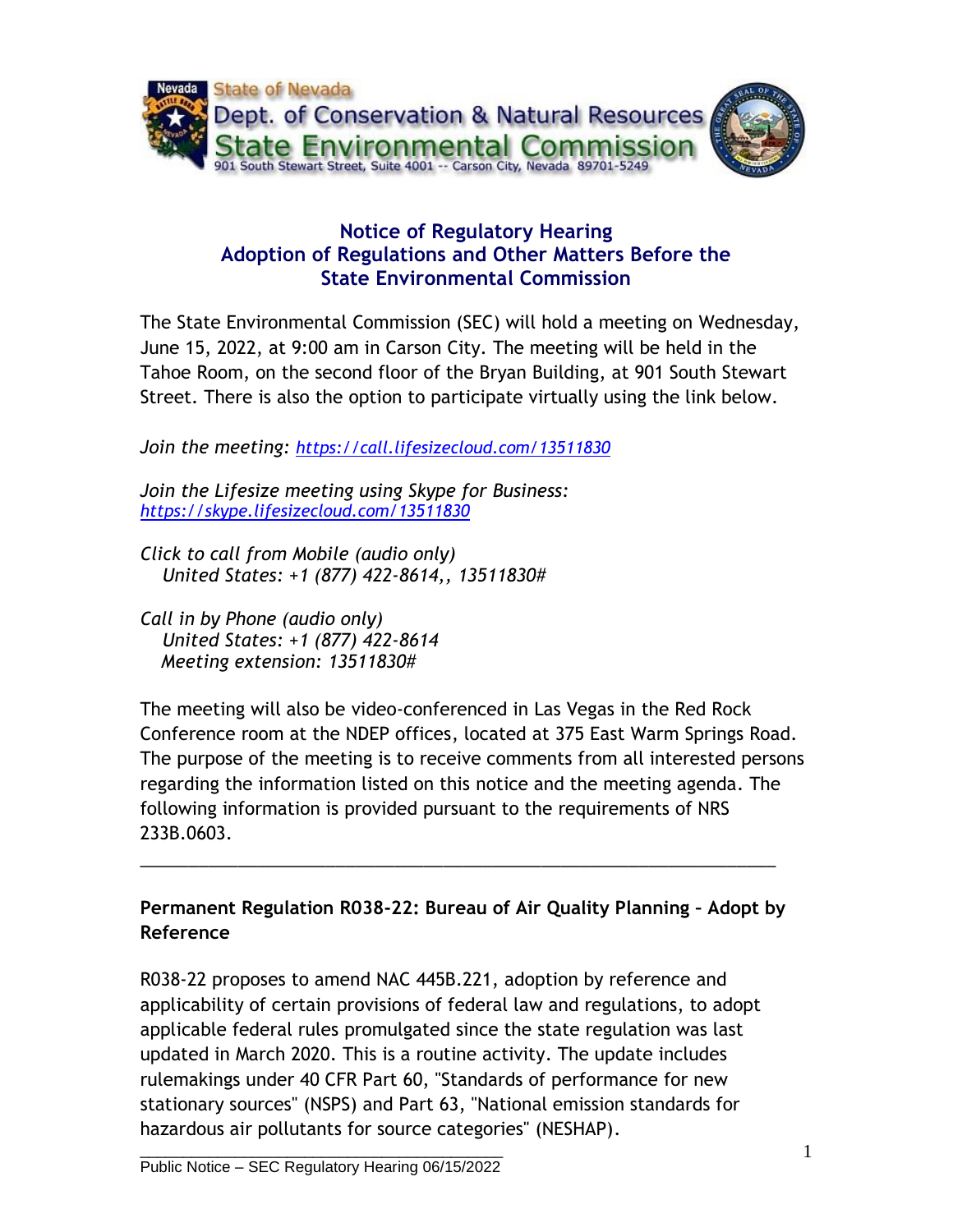The NDEP is delegated the implementation of certain federal NSPS and NESHAP rules that apply in Nevada. The proposed amendments update the State's "adoption by reference" regulation, so that Nevada can request delegation for the implementation of new and revised NSPS and NESHAP promulgated since the last update. This will allow the regulated industry to continue to work with the State rather than the U.S. Environmental Protection Agency.

The proposed amendments are not expected to have any additional economic impact on the regulated community. No economic impact will be realized by the public or by the enforcing agency. The proposed amendments do not overlap, duplicate, or conflict with any other state or federal regulations and are not more stringent than what is established by federal law. The proposed amendments do not address fees.

## **Permanent Regulation R033-22: Bureau of Corrective Actions – Regulatory Changes Related to the Certified Environmental Manager Program**

The proposed amendments pertain to NAC Chapter 459. NDEP is proposing to amend NAC 459 to increase fees for the Division for certifying individuals as an environmental manager (NAC 459.972), a handler of underground storage tanks (NAC 459.9722), a tester of underground storage tanks (NAC 459.9723), or as a provider of approved underground storage tank training programs (NAC 459.97232). The biennial renewal fee is also increased (NAC 459.9728). The proposed fee increase is from the current fee of \$100 to \$150. These fees have not been increased since adoption of the regulation in 1991 and represent approximately 70% of the estimated increase per the National Consumer Price Index. Additionally, the regulation amendment increases the examination fee for certification from \$150 to \$200; this represents approximately 60% of the estimated increase per the National Consumer Price Index. Finally, the regulation amendment retains the qualification requirement in NAC 459.972.3.(a) that requires "A bachelor's or advanced degree from an accredited college or university ... "; but eliminates NAC 459.972.3 (b) "A relevant professional registration or certification recognized by the Division and at least 3 years of relevant environment experience within the 5 years immediately preceding the date of the application" and NAC 459.972.3(c) "An equivalent combination of appropriate education or experience, or both as determined by the Division". Also, NAC 459.9728 is amended to require holders of a certificate to complete 24 continuing education credits (CEUs) within two years before the renewal of their application.

The requested increase in fees will support the Division with implementation of this program. Additionally, NDEP underwent a program audit from July 2020 through November 2020 from the Governor's Finance Office, Division of Internal Audits (DIA). The recommendations from this audit were presented to the Executive Branch Audit Committee on January 28, 2021 in DIA Report No. 21- 04. One of the recommendations was: "Strengthen Certified Environmental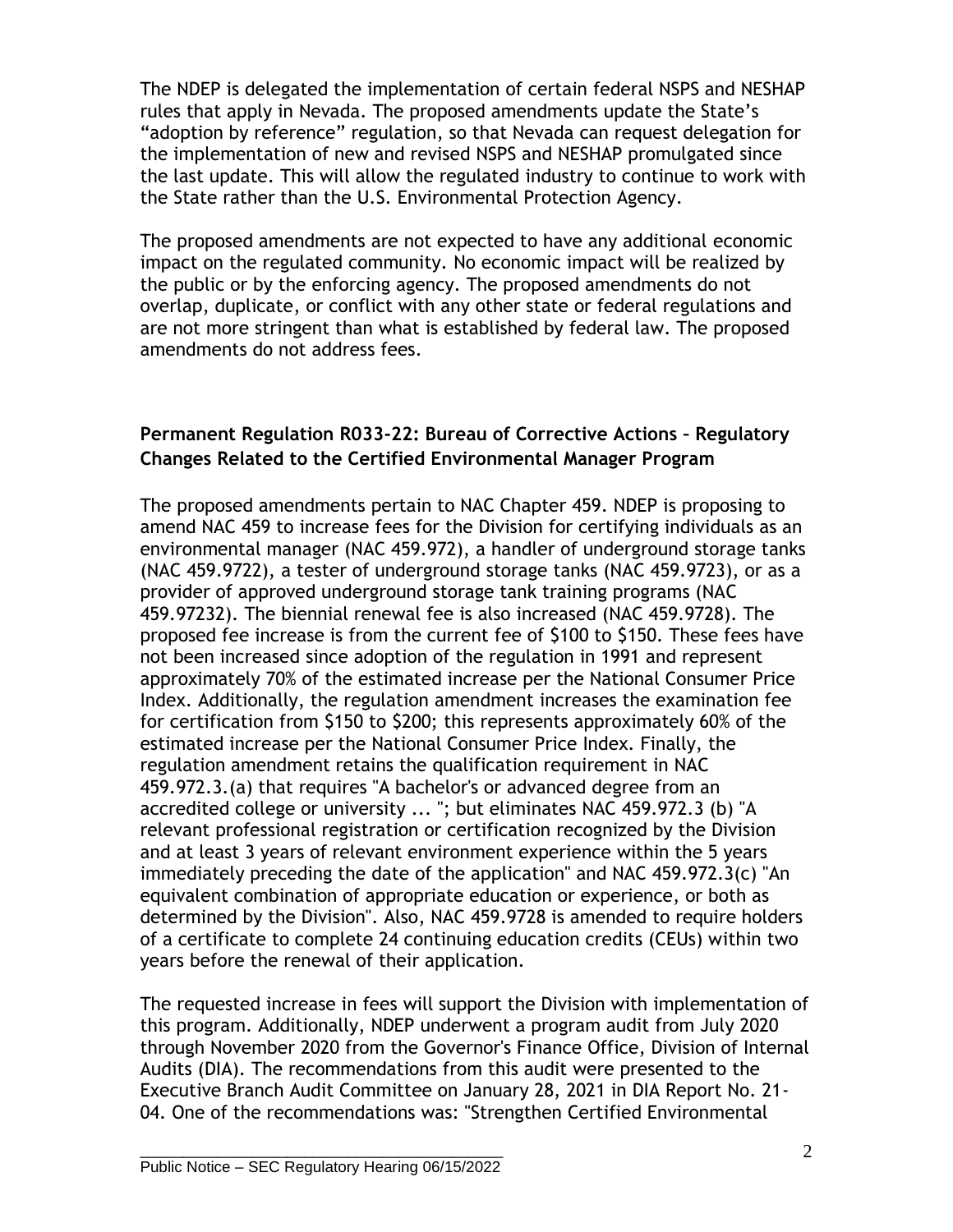Manager Certification Requirements - Strengthening CEM certification requirements will ensure individuals hired to manage remediation projects have a strong working knowledge of geological and engineering principles needed to carryout remediation projects." The DIA also concluded that certification standards in other states suggest that Nevada's certification and renewal requirements are not as robust with no retesting or continuing education requirements.

The proposed amendments will add \$50 to the cost for certification and \$50 to the cost for a biennial renewal. No economic impact will be realized by the public or by the enforcing agency. The proposed amendments do not overlap, duplicate, or conflict with any other state or federal regulations and are not more stringent than what is established by federal law. The proposed amendments do not address fees.

## **Additional Information:**

Persons wishing to comment on the proposed actions of the SEC may appear at the scheduled public hearing or may address their comments, data, views, or arguments in written form to: State Environmental Commission, 901 South Stewart Street, Suite 4001, Carson City, Nevada 89701-5249. The SEC must receive written submissions at least five days before the scheduled public hearing.

If no person who is directly affected by the proposed action appears to request time to make an oral presentation, the SEC may proceed immediately to act upon any written submissions.

Members of the public can inspect copies of any regulations to be adopted at the State Library and Archives in Carson City (100 Stewart Street), and at the offices of the Division of Environmental Protection in Carson City and Las Vegas. The Carson City office is located at 901 South Stewart Street, Suite 4001 and the Las Vegas office is located at 375 East Warm Springs Road, Suite 200.

As required by the provisions of chapters 233B and 241 of Nevada Revised Statutes, the public notice for this hearing was posted at the following locations: the Bryan Building (901 South Stewart Street, Carson City, Nevada); the offices of the Division of Environmental Protection in Las Vegas (375 East Warm Springs Road, Suite 200), at the State Library and Archives building in Carson City (100 Stewart Street), the Nevada Division of Minerals, 400 W. King Street, Carson City, NV and the Department of Agriculture, 405 South 21<sup>st</sup> Street, Sparks, NV.

In addition, copies of this notice have been deposited electronically at major library branches in each county in Nevada as specified below. This notice and the text of the proposed regulations are also available on the SEC's website at: